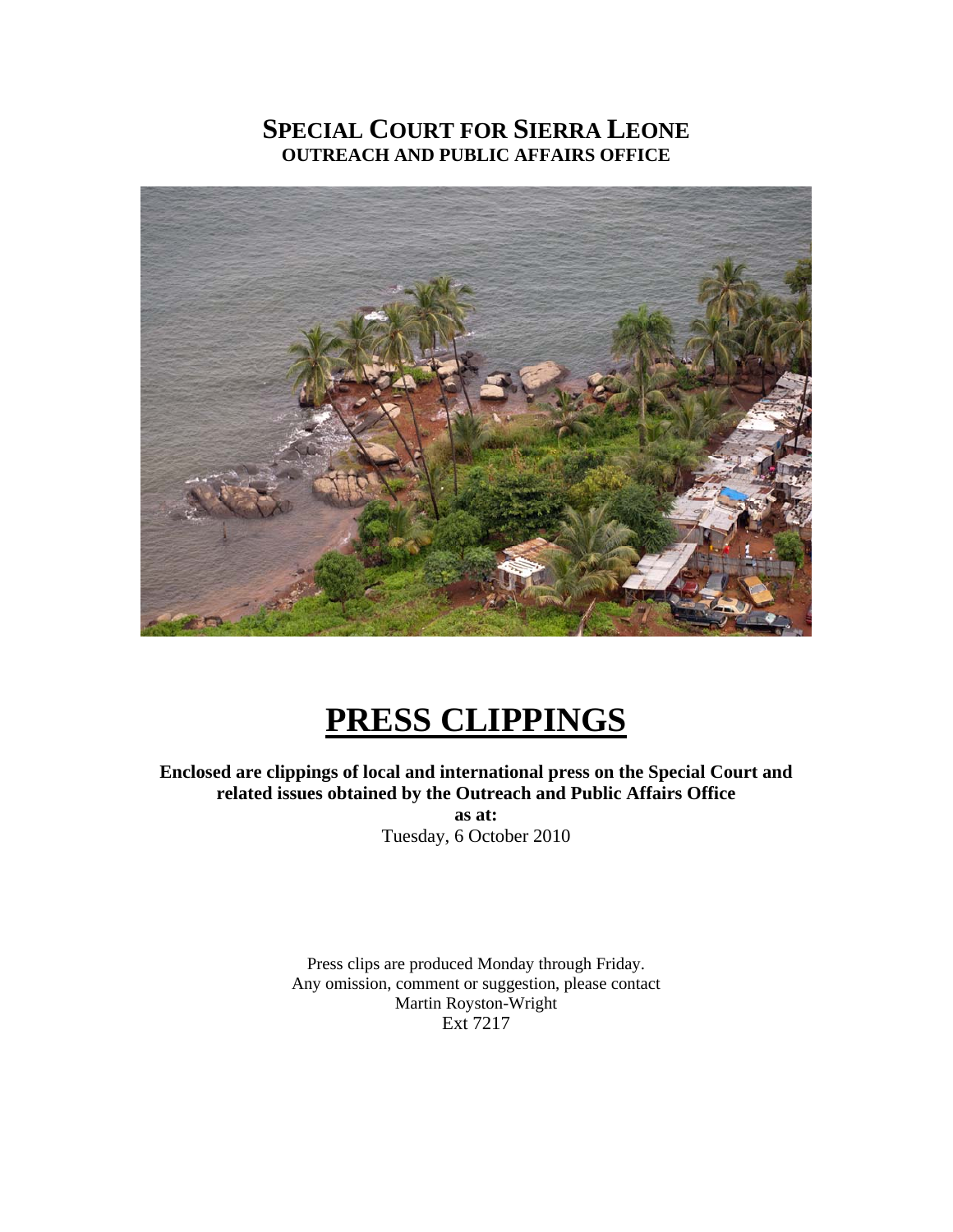| <b>Local News</b>                                                                              |             |
|------------------------------------------------------------------------------------------------|-------------|
| Celebrities and the Taylor Trial/ The Spectator                                                | Page 3      |
| <b>ICC</b> Appeals Chamber Delivers Judgement in Lubanga Case / The Nation                     | Page 4      |
| Regional Seminar on ICC Starts in Cameroon / The Nation                                        | Page 5      |
| <b>International News</b>                                                                      |             |
| International Criminal Court Head Hopes US will Join / Reuters                                 | Pages 6-7   |
| Lubanga Trial Highlights Plight Of Child Soldiers / Lubangatrial.org                           | Pages 8-9   |
| Kalimanzira and Rukundo Appeal Judgments to be delivered 20 October / The Hague Justice Portal | Page 10     |
| Closing Arguments set for November 8 in Gatete's Case / Hirondelle News Agency                 | Page 11     |
| It's Time to Hold Rwanda Accountable for its War Crimes / The New Republic                     | Pages 12-13 |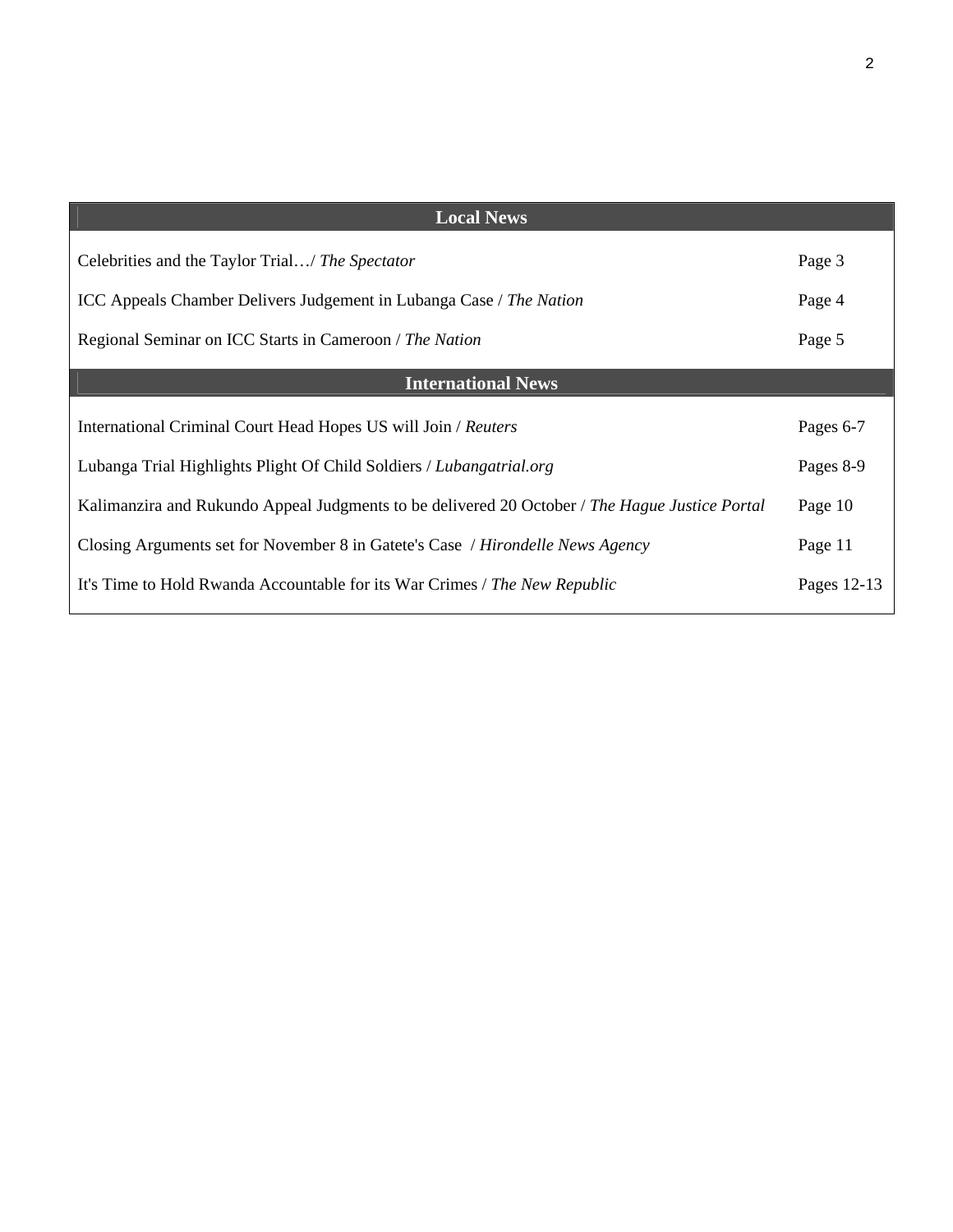# **Celebrities and the Taylor trial**

Fro.: last edition<br>This blocked the hopes for a peaceful solution to the war in Liberia. With the casport from a number of heads of African states while passed in the peace negotiations, such as Laurent Gbagbo of Issay Coast, John Kufuor of Ghana, Thabo of South Africa, Olusegun Obasanjo of Niga. a and Toumani Touré of Mali, the arrest order Las ignored and Taylor was flown back to Liberia in the Ghanaian presidential plane, because rumours stated that American and British intelligence services had planned to hijack Taylor's official plane. Two days after<sub>d</sub> LURD and MODEL launched a number of military attacks on strategic cities in Liberia. This resulted in a humanitarian disaster, and as the military pressure increased on Monrovia, President Bush stated that 'President Taylor needs to step down so that his country can be spared further bloodshed.' Bush further noted that Colin Powell was 'working with Kofi Annan', who was 'working with others on the continent to facilitate that type of move' that would 'make Taylor ... leave Liberia'

On 13 August 2003, Taylor went into exile in Nigeria. In his farewell speech he accused Britain and the US of having denied the government of Liberia the ability to defend itself, by imposing an arms embargo and other sanctions on the country. He further emphasised that the war in Liberia 'is an American war. LURD is a surrogate force.... [the US] caused this war'.

Subsequently, the US facilitated a comprehensive military intervention in Liberia, which became one of the largest UN military missions in the world and de facto established Liberia as a neo-trusteeship under the UN, wish the US as the lead agent. When Ellen Johnson-Sirleaf became president of Liberia in 2006, she considered the Taylor issue asbelonging to the past. But after a visit to Washington, she asked Nigeria to extradite Taylor to Liberia. and handed him over to the Special Court in Sierra. Leone

#### **DOUBLE STANDARDS IN THE INTERNATIONAL SYSTEM:**

The critics of the Special Court further note that: the indictment of Taylor, and the UN sanctions. against Liberia which since 2000 were maintained by the accusations that the Liberian government: supported the RUF in Sierra Leone, presents an example of double standards in relation to international justice and law.

They point to the fact that while the international community accused Liberia of supporting the RUF in Sierra Leone, they turned a blind eye to Guinea's support of LURD in Liberia, which was backed by Britain and the US. Although this has been noted in a number of international reports, there has been very little international focus on the financial and logistical support of LURD's insurgency in Liberia. On 20 September 2002, Liberia's Minister of Foreign Affairs Monie Captan addressed this issue at: the UN General Assembly, and stated that there isa 'conspiracy of silence surrounding the prevailing war in Liberia waged by externally supported armed: non-State actors'. At that time the RUF had been dissolved, which made Captan ask the assembly

how it is 'conceivable that Liberia can ... continue to be punished by the Security Council on allegations of supporting a non-existent RUE in a non-existent



posed on Liberia was 'a flagrant violation of Liberia's inherent right under Article 51 of the Charter to defend itself against armed attacks'. The critique of double standards in relation to international justice in Africa is not limited to the Special Court in Sierra Leone. The International Criminal Court (ICC) is also being accused for being a neocolonial instrument. This notion gained momentum when the Chief Prosecutor of the ICC Luis Moreno-Ocampo in June 2009 stated that there. is a need for the ICC to cooperate with the USmilitary to enforce ICC arrest warrants in Africa. Many African politicians and commentators have raised the question of why the ICC is targeting Africans, and inot people, such as Tony Blair. George: W. Bush and former prime minister of Denmark and now secretary general of NATO.

Contd. next edition: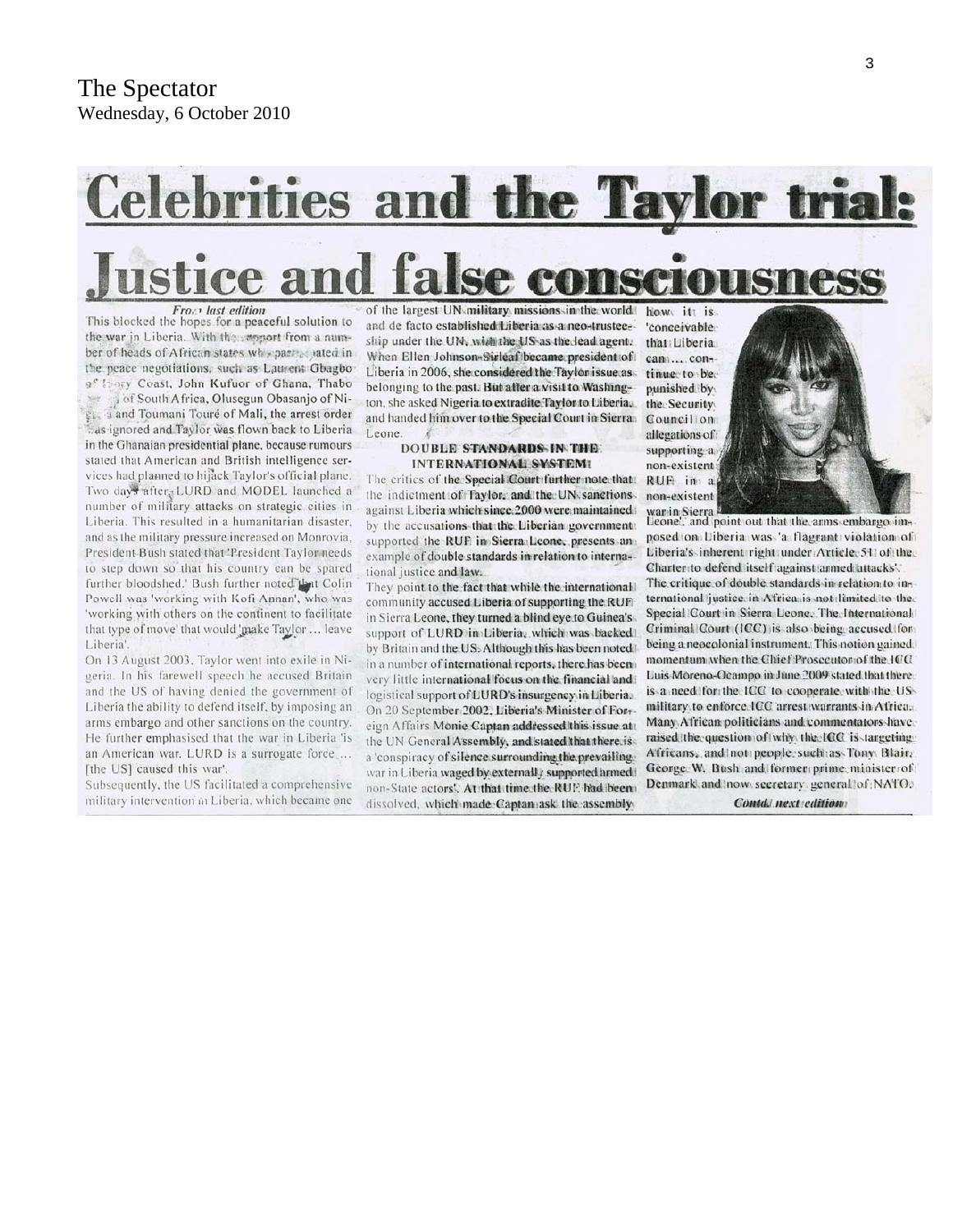The Nation Wednesday, 6 October 2010

# **ICC Appeals Chamber Delivers Judgments** in Lubanga Case Friday, 8 October



On Friday, 8 October, 2010, the Appeals Chamber of the International Criminal Court (ICC) is scheduled to deliver its Judgments on the Prosecutor's appeals against Trial Chamber I's decisions to stay proceedings in the case The Prosecutor v. Thomas Lubanga Dyilo, and to release the accused.

The Judgments will be delivered in open court, starting at 2:30 p.m. (The Hague local time). The session will be transmitted with no delay via web streaming on the ICC website: On 8 July, 2010, Trial Chamber I of the ICC ordered to stay the proceedings in the case against Thomas Lubanga Dyilo, considering that the fair trial of the accused is no longer possible due to non-implementation of the Chamber's orders by the Prosecution. The judges had ordered the Office of the Prosecutor to confidentially disclose to the Defence the names and other necessary identifying information, of intermediary 143.

Following the decision to stay the proceedings, Trial Chamber I ordered, on 15 July, the release of the accused. According to the judges, an accused cannot be held in preventative custody on a speculative basis, namely that at some stage in the future, the proceedings may be resurrected.

The ICC Prosecutor submitted two appeals against these decisions. On 23 July, the Appeals Chamber gave suspensive effect to the Prosecutor's appeal against the decision to release the accused.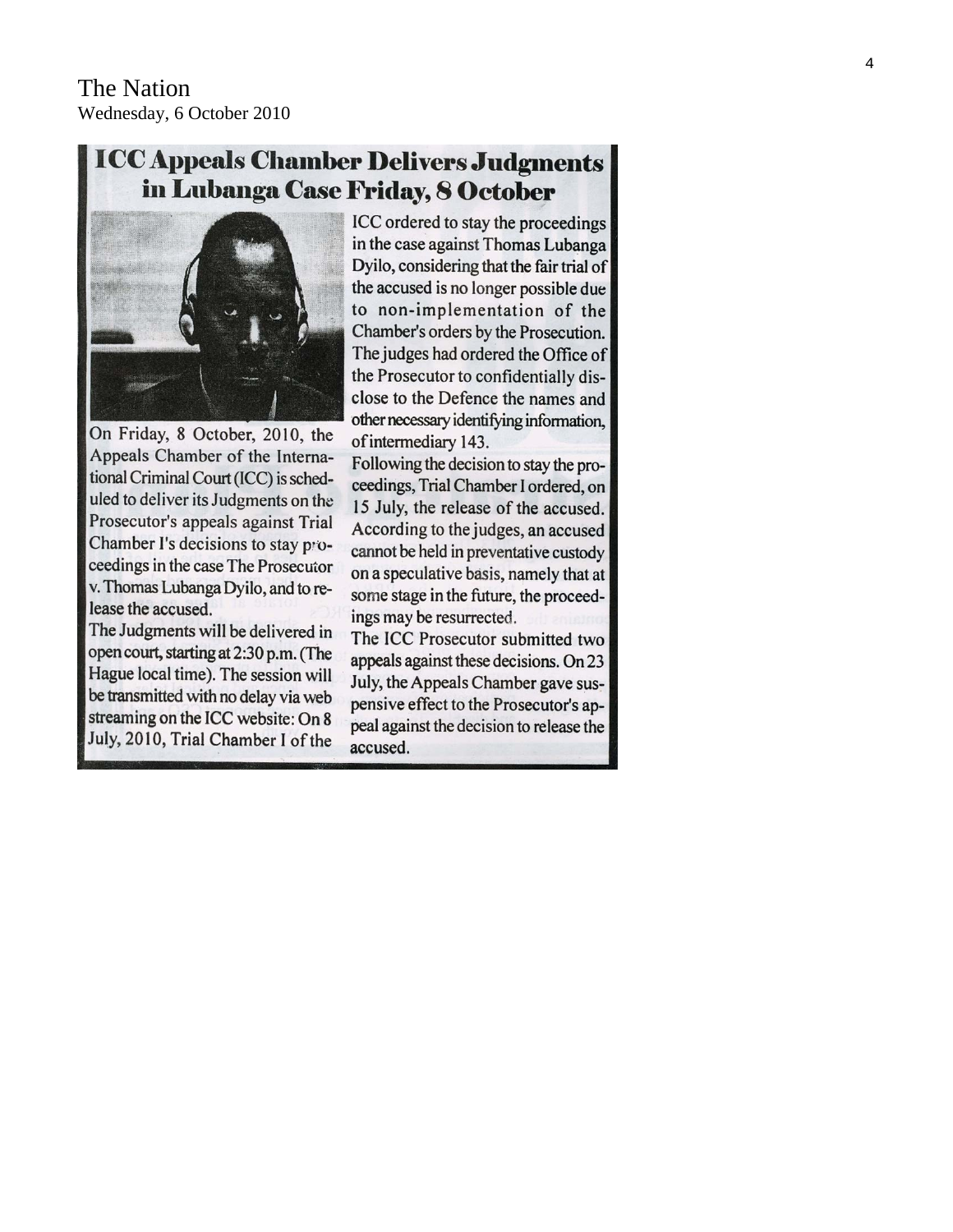#### The Nation Wednesday, 6 October 2010



Vice-President of the International Criminal Court (ICC), and Professor Maurice Kamto, Minister Delegate of the Ministry of Justice of Cameroon, opened yesterday in Yaoundé, Cameroon, a regional seminar on the International Criminal Court. Representatives from Ministries of Foreign Affairs and Justice, Bar Associations and civil societies from eight francophone countries in central Africa are participating in the seminar, which will last until 8 October, After thanking the Organisation Internationale de la Francophonie, the French Ministry of Foreign Affairs and the Ministry of Justice of Cameroon for their support in organising the event, Judge Diarra, the ICC Vice-President, highlighted in her opening speech that the ICC and the national tribunals have a common aim, which is the triumph of justice and the fight against impunity.

Judge Diarra explained that the purpose of the seminar is to jointly build a future where crimes will no longer remain unpunished, and where the dissuasive force of sentences will put an end to war crimes, crimes against humanity, genocide and crimes of aggression. During the five-day seminar, participants from Burundi, Cameroon, the Central African Republic, Chad, the Republic of the Congo, the Democratic Republic of the Congo, Gabon and Rwanda will exchange views with



senior representatives of the Court and international experts on the theme of the ICC and national tribunals, and the stakes and perspectives of international criminal justice.

Several workshops will offer opportunities to discuss issues such as the ICC's role on the international criminal justice scene, its mandate and structure, rules governing its jurisdiction and rights of parties and participants to the proceedings before the ICC.

The International Criminal Court is the only permanent international court with the mission of helping to put an end to impunity for the perpetrators of the most serious crimes of concern to the international community as a whole, and thus to contribute to the prevention of such crimes.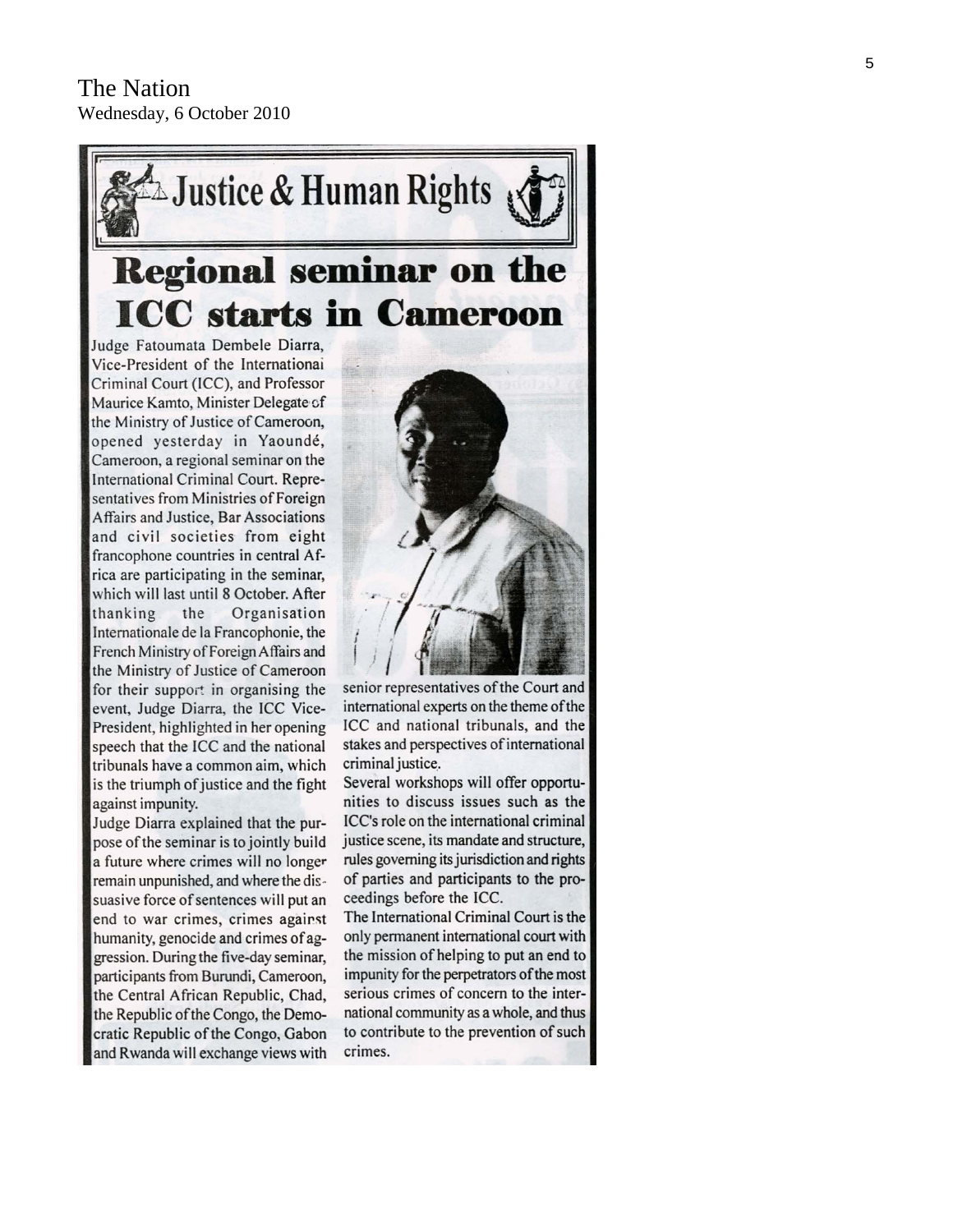Reuters Tuesday, 5 October 2010

#### **INTERVIEW-International criminal court head hopes US will join**

#### By Adrian Croft

LONDON, Oct 5 (Reuters) - The president of the International Criminal Court (ICC) said on Tuesday he hoped the United States would eventually join the world's first permanent war crimes court, though he said it could take years.

"I am very optimistic and hopeful," South Korean Judge Sang-hyun Song told Reuters in an interview when asked about the prospects for U.S. membership of the Hague-based court.

The United States has snubbed the court since it was set up in 2002, wary of exposing its troops to prosecutions for unpopular wars. But, under President Barack Obama, Washington has started to re-engage with the court.

"When I had a series of meetings with high-ranking Obama administration officials and some leaders of the U.S. Congress their hostile stance has changed 180 degrees," Song said.

"However in terms of political reality over there, you have to have two-thirds of the U.S. senators to approve the Rome Statute (establishing the ICC) so realistically speaking it will take some time," he said.

"I think eventually they will join us ... probably not within the first administration of the present president, but some years later I hope," he said.

Obama's term ends in January 2013.

Song also said he was optimistic that Sudanese President Omar Hassan al-Bashir, accused by the ICC of war crimes, crimes against humanity and genocide in Sudan's Darfur region, would one day be arrested.

#### BROUGHT TO JUSTICE

"I think ... sooner or later he will be brought to justice," he said after speaking at a London meeting to encourage Commonwealth members that have not yet joined the ICC to do so.

Thirty-three of the 54 Commonwealth countries, mostly former British colonies, have so far joined the court. In all, 113 states have ratified the ICC's founding Rome Statute.

Some African leaders say the ICC is obsessed with prosecuting Africans and ignores war criminals on other continents, but Song denied the court unfairly targeted Africa.

"Yes I heard this kind of criticism more than once. That criticism is not ... factually true," he said.

Relations between the African Union and the ICC have been strained by the charges against Bashir, denied by the Sudanese president.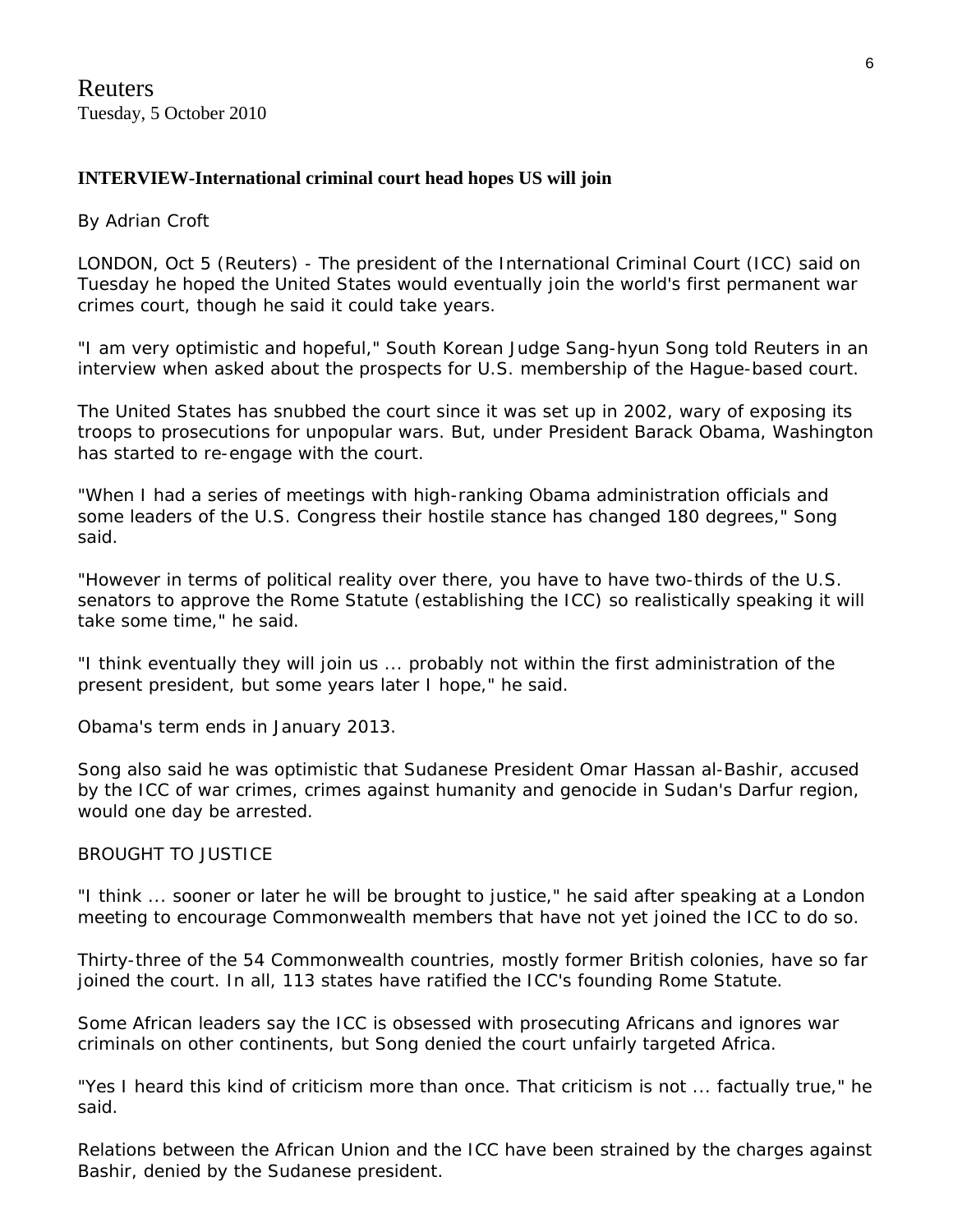The ICC has so far launched investigations focusing on Darfur, northern Uganda, the Central African Republic, Democratic Republic of Congo and Kenya.

Song said three of the cases had been referred to the court by their governments, one by the U.N. Security Council and in the Kenyan case, the prosecutor had launched an investigation.

"The ICC has never targeted only African countries," he said.

Akbar Khan, director of the Commonwealth Secretariat's legal division, said delegates at the meeting had told Song that whether or not he believed Africa was being targeted "that is the perception in Africa and you need to overcome this."

Some 20 Commonwealth countries are attending the three-day meeting. About six of them are not members of the ICC while the remainder have ratified the Rome Statute but have not passed domestic implementing legislation, Khan said.

Participants in the meeting include India, one of several large countries, together with China, Russia and the United States, that have not joined the ICC. (Editing by Peter Graff)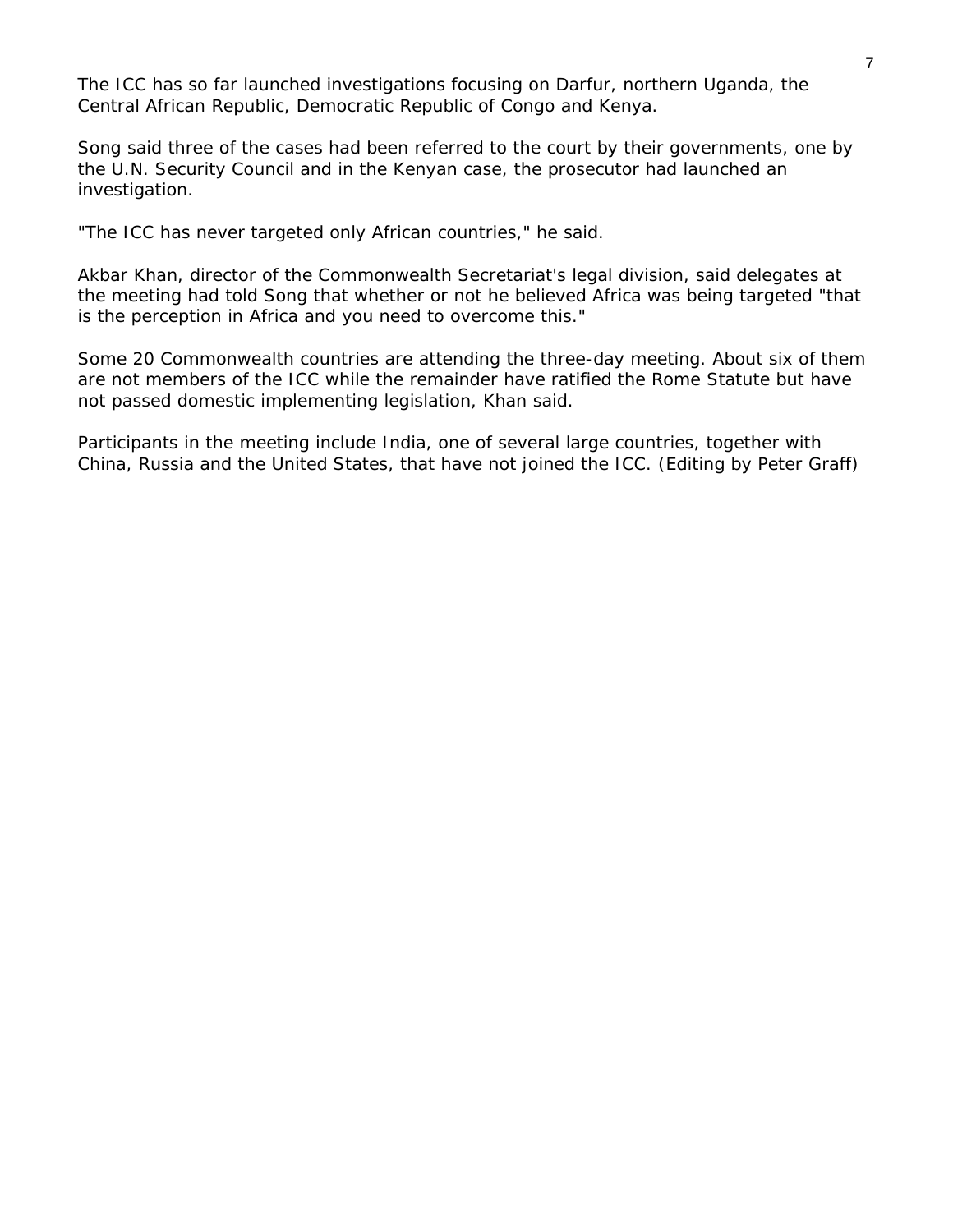#### **Lubanga Trial Highlights Plight Of Child Soldiers**

#### By Wairagala Wakabi

Irrespective of how Thomas Lubanga's trial at the International Criminal Court (ICC) concludes, it has indisputably helped to catapult into the global limelight the phenomenon and plight of child soldiers.

By taking former child soldiers to The Hague to recount how they were conscripted, the grueling training they endured, the battles they fought, and how they saw their fellow children kill and get killed in battle, the trial has given the world a vivid picture of the horrors of using child soldiers.

Besides the ten former child soldiers who testified, there were also expert witnesses that gave testimony on the use of child soldiers at the invitation of judges and prosecutors. The high levels of post-traumatic stress disorder among former child soldiers, why many armed groups took to using underage fighters, and the reason some families in the Democratic Republic of Congo (DRC) shunned their children who abandoned the military were some of the issues experts described to the court.

The Rome Statute which formed the ICC describes a child soldier as a child under the age of 15 years and disallows the recruitment or conscription of such a child into the military.

In her testimony on January 7, 2010, the UN Secretary-General's Special Representative for Children and Armed Conflict, Radhika Coomaraswamy, pointed out that the Lubanga trial was the first in history at the international level to define the framework of the crime relating to conscripting, enlisting, and using children in armed conflict. She stressed that leaders of armed groups could not hide behind the excuse of a child having joined their groups voluntarily.

Ms. Coomaraswamy told the judges that it was important that their ruling did not ignore what girls did when they were in armed groups regardless of whether or not they took part in direct combat in armed conflict. She said girl child soldiers played multiple roles such as combat, scouting, portering, and sexual slavery.

As expert witness Elisabeth Schauer testified, child soldiers had been used in several recent conflicts. Ms. Schauer, a clinical psychologist, told the trial that child soldiers were cheaper to recruit and maintain compared to adults. Besides, children were considered fearless and were easily indoctrinated because of their limited ability to appreciate danger.

However, other experts testified that children sometimes volunteered to join armed forces. It could be due to poverty, to escape abuse, or to help defend their community once it was under attack. Still, experts argued, a child's choice to join an armed group could not be considered "voluntary" from a psychological point of view.

In the DRC, militia groups have used thousands of children in armed conflict since the coming into force of the ICC in July 2002. Mr. Lubanga – the fist person to be tried by the ICC – faces charges of using child soldiers in armed conflict during 2002 and 2003. At the time, prosecutors argue, he headed the Union of Congolese Patriots (UPC) rebel group.

Also on trial at the ICC over the use of child soldiers (among several other charges) are Germain Katanga and Mathieu Ngudjolo Chui, whose groups fought ethnic-motivated battles against the UPC.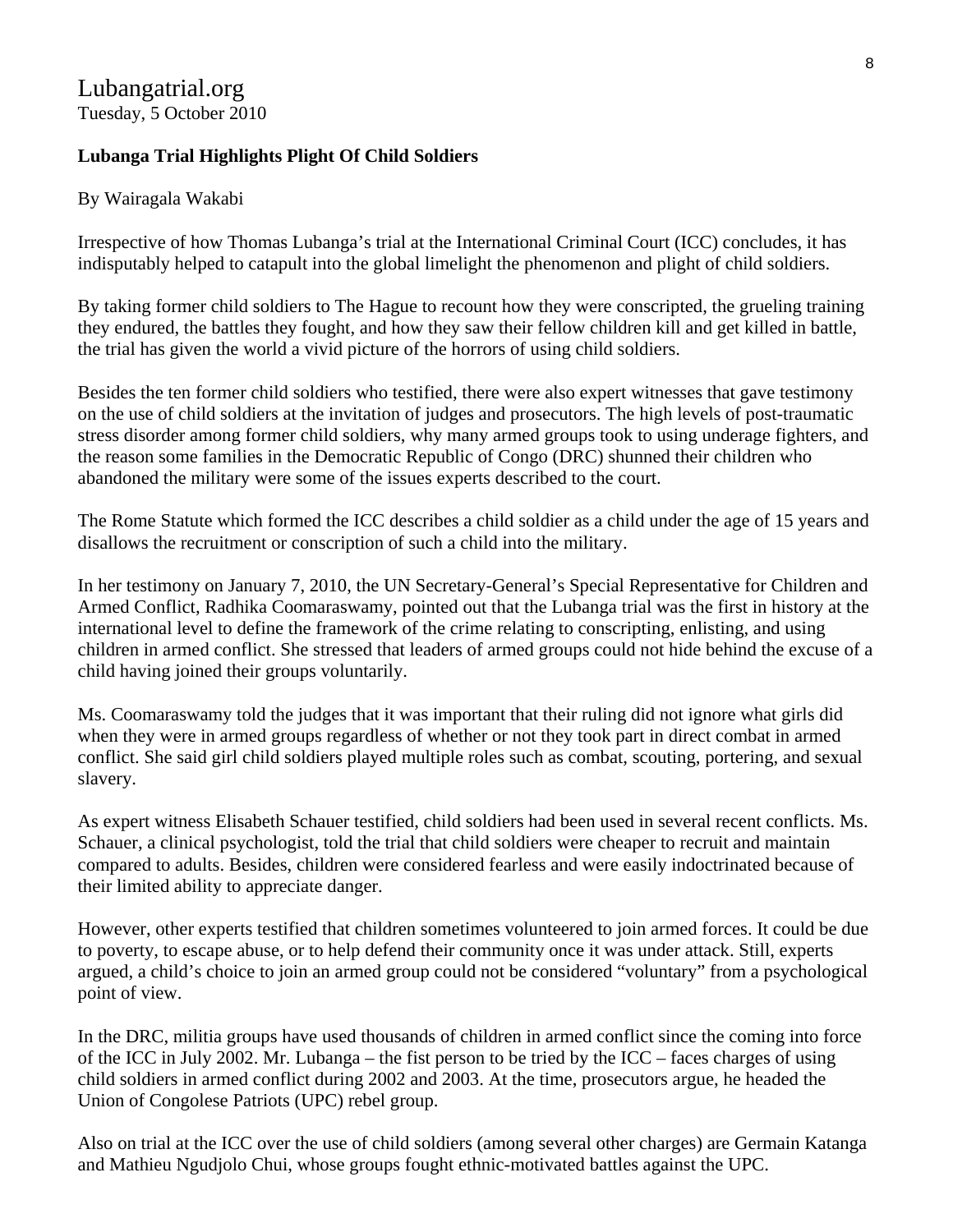Mr. Lubanga's defense has claimed several children volunteered to join the UPC. In fact, the defense has not contested the charge that there were child soldiers in UPC. Instead, it has contested the prosecution's account of how children became fighters in the group. Equally, the defense has dismissed claims that Mr. Lubanga played a role in recruiting minors. The defense has contended that the UPC had no policy to recruit minors, and instead stated that Mr. Lubanga steadfastly strove to demobilize child fighters from the group.

On taking the witness stand, former child soldiers told a different story from that which Mr. Lubanga's defense was telling. They spoke of being abducted by UPC militia while on their way from school and being subjected to harsh training routines in UPC camps where punishment for disobeying orders ranged from being detained in waterlogged pits to flogging. They said those who were found guilty of deserting the frontline were killed by firing squad.

Moreover, they recounted how they took several weeks without having a bath, being forced by their superiors to extort money from civilians, and how commanders routinely raped female child soldiers. Many of them testified to being forced to smoke cannabis before going to battle, as their commanders believed the drugs made the minors fearless.

Many of the former child fighters described how they killed and saw their peers get killed. One such former child soldier, who is both a witness and a participating victim in the trial, testified on January 14, 2010. Recalling a battle he took part in early in 2003 as a UPC fighter, he said, "That day people were killed. I saw people dying beside me. They were like flies. Even the friends we were with they were dead. The commanders were dying too."

These accounts presented some of the most intimate first-hand accounts of child soldiering that have been heard at a world court.

However, the use of child soldiers remains widespread, although some observers have reported that armed groups in countries such as Columbia and Nepal had stopped using child fighters as a result of Mr. Lubanga's trial.

In her annual report to the UN Security Council on Children and Armed Conflict in May 2010, Ms. Coomaraswamy noted that while Burundi, Nepal, and Sudan – among others – had moved close to ending the recruitment and use of child soldiers, there were still many persistent violators of children in armed conflict. These included various armed groups in Mr. Lubanga's home country, DRC.

In addition, the Lubanga trial has also presented the intricacies of proving the ages of witnesses who were presented as former child soldiers. While experts conceded that age-determination techniques were not foolproof, they nonetheless said studies of x-rays of the hands, wrists, and mandibles of these individuals indicated some were as young as 10 or 11 years old at the time the UPC allegedly used child soldiers.

Furthermore, because most of these witnesses did not have birth certificates, and school records in DRC were missing or unreliable, it was not always possible to establish the actual ages of the witnesses who claimed to have been child soldiers in the group Mr. Lubanga is alleged to have commanded.

It is also to be noted that Mr. Lubanga's defense has dismissed as bogus all witnesses who claimed to have been former child soldiers in UPC, charging that they were coached by agents of prosecution investigators to give false testimony against Mr. Lubanga.

Nonetheless, regardless of how Mr. Lubanga's trial concludes, it is widely acknowledged that his trial has helped to bring into international focus the crime of using child soldiers.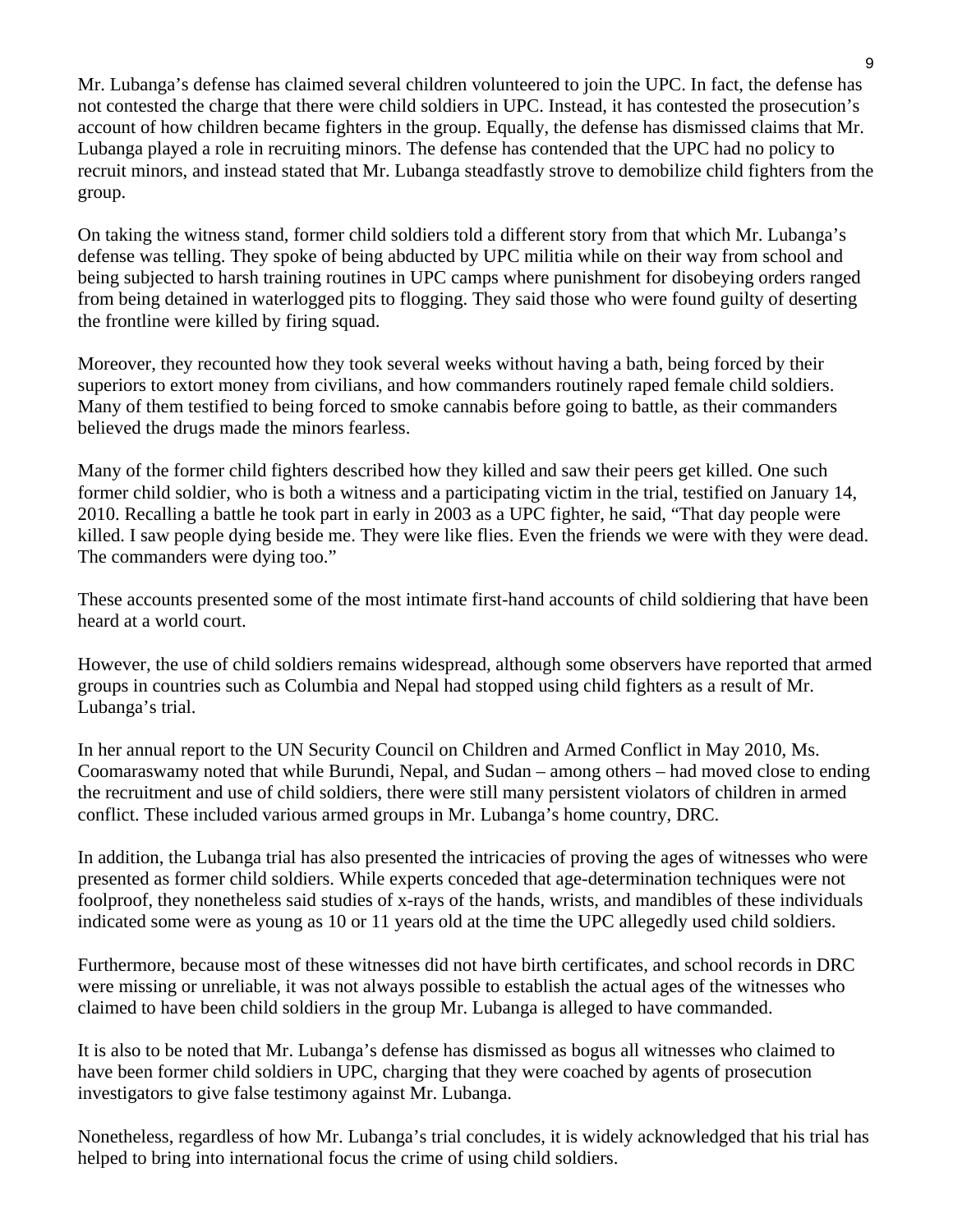# The Hague Justice Portal

Tuesday, 5 October 2010

#### **Kalimanzira and Rukundo Appeal Judgments to be delivered 20 October**

On 20 October 2010 the Appeals Chamber at the International Criminal Tribunal for Rwanda (ICTR) will deliver two separate appeal judgments in the cases of convicted genocidaires Callixte Kalimanzira and Emmanuel Rukundo.

On 22 June 2009, Kalimanzira, a former civil servant, was convicted of genocide and direct and public incitement to commit genocide and sentenced to 30 years' imprisonment. Rukundo, a former military chaplain, was convicted of genocide and crimes against humanity, and sentenced to 25 years' imprisonment. Prosecutors have argued in favour of terms of life imprisonment for both accused. Defence lawyers argued for acquittal, citing legal errors made by the Trial Chamber and inconsistencies in witness testimony.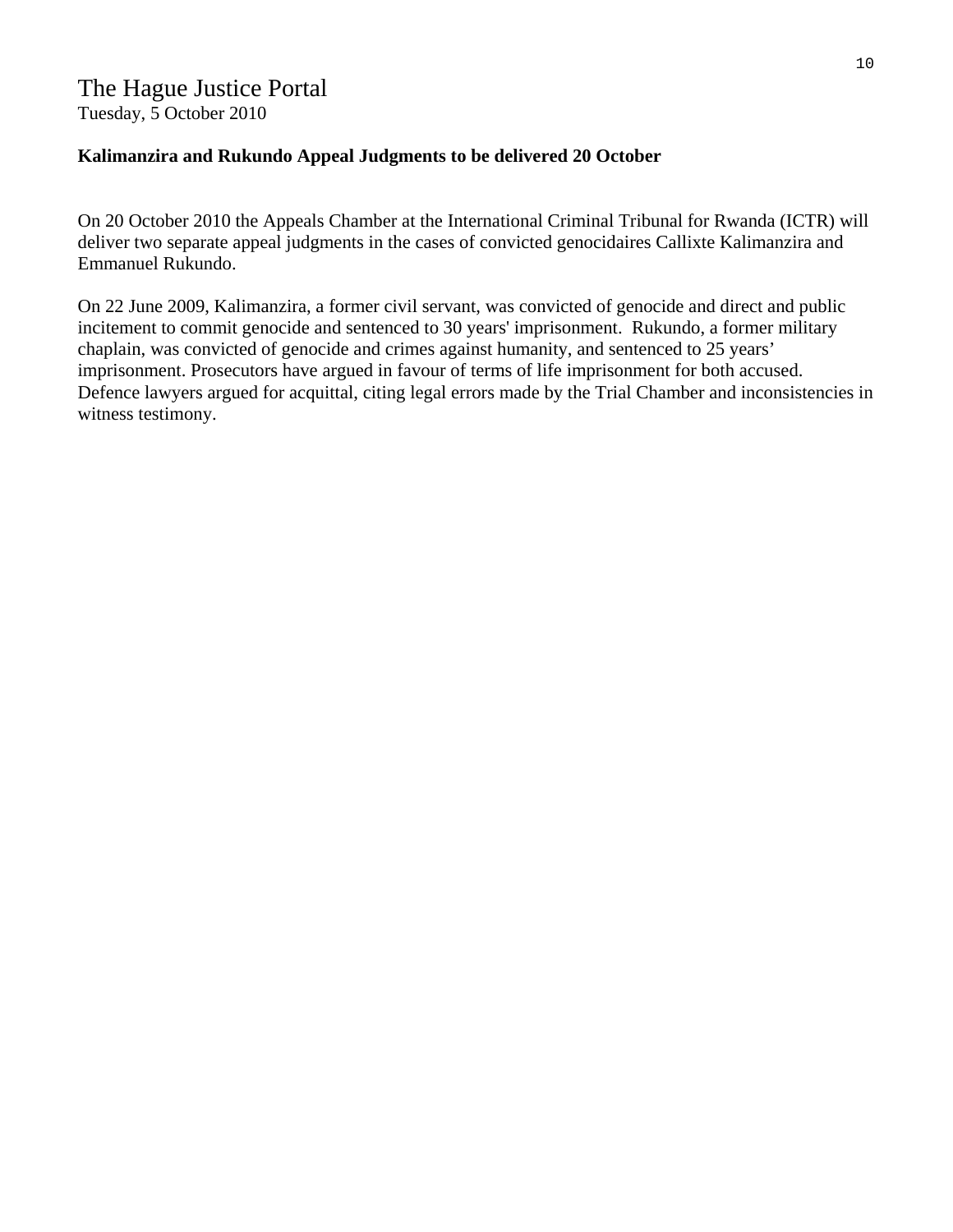Tuesday, 5 October 2010

#### **Closing arguments set for November 8 in Gatete's case**

Closing arguments in genocide-accused Jean-Baptiste Gatete's case will be presented on November 8 before the International Criminal Tribunal for Rwanda (ICTR). Jean-Baptiste Gatete is charged with genocide, conspiracy to commit genocide, incitement to commit genocide and crimes against humanity. He pleads not guilty.

Gatete was bourgmestre - mayor - of his native Murambi commune,in Byumba prefecture from 1987 until June 1993. He was a member of the National Congress of former ruling party MRND and was active in party politics both at national and provincial level.

Gatete was ousted as bourgmestre in 1993 amidst allegations that he persecuted the Tutsis of Murambi. He was then appointed Director in the Ministry of Women and Family Affairs, at the time headed by Pauline Nyiramasuhuko, who is also on trial before the ICTR.

According to the Prosecution, Gatete continued to hold sway over local police, gendarmes and militiamen in the Byumba and Kibungo prefectures after his dismissal. The indictment alleges that he used his influence to organize massacres of Tutsis in both prefectures.

Before hearing the closing arguments, Trial Chamber will visit the scene of the facts, travelling to Rwanda from October 26 to 30.

The defendant was arrested in Congo-Brazzaville on September 11, 2002, and subsequently transferred to the UN Detention Facility in Arusha.

His trial started on October 20, 2009. The Defence closed its case on March 29 after fielding 27 witnesses while the Prosecution had closed its case on November 16 having heard 22 witnesses.

#### ER/GF

© Hirondelle News Agency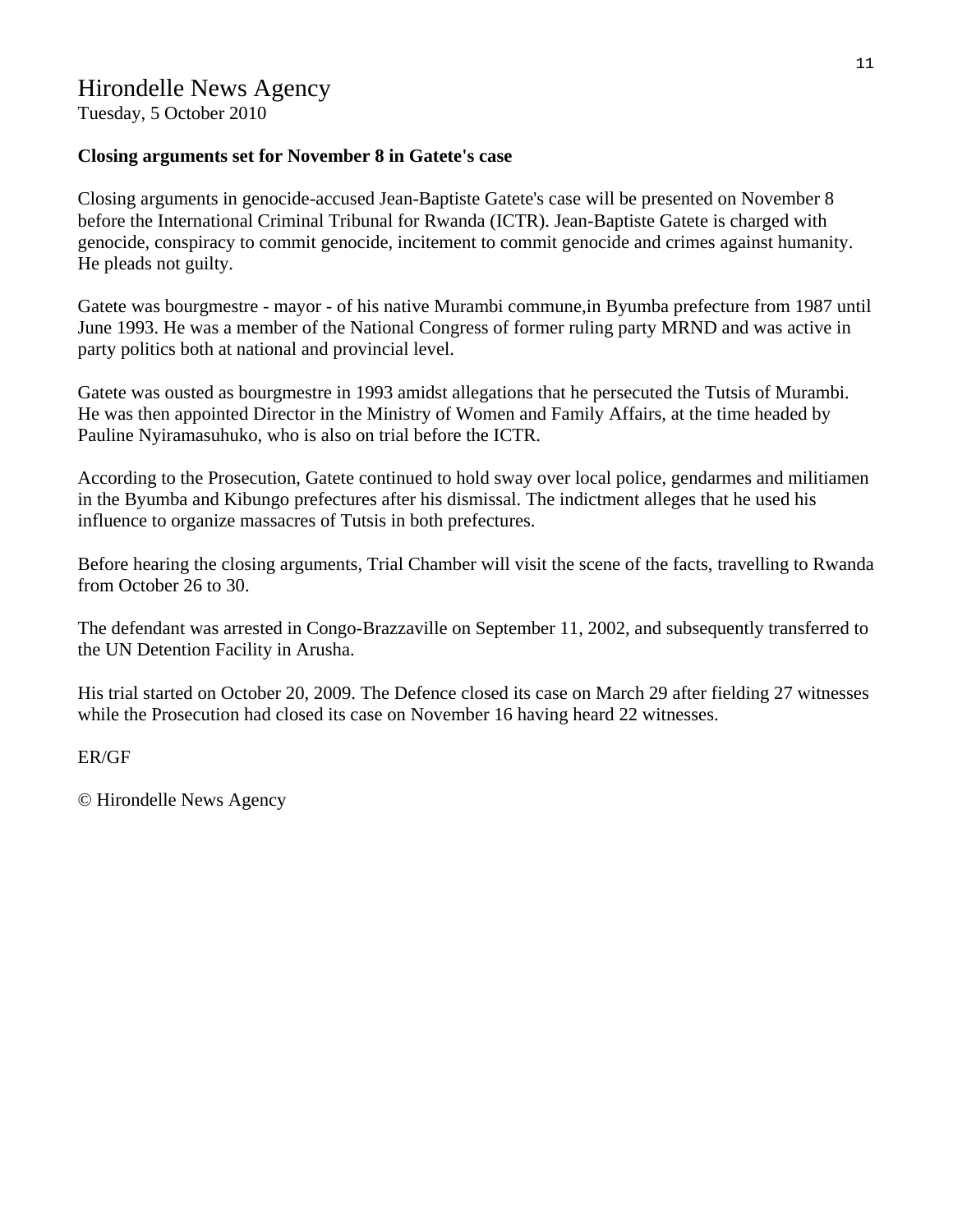### The New Republic

Tuesday, 5 October 2010

http://www.tnr.com/blog/foreign-policy/78180/its-time-hold-rwanda-accountable-war-crimes

#### **It's Time to Hold Rwanda Accountable for its War Crimes**



The Senegalese poet Birago Diop once wrote that the dead are not really dead. They live on in the wind, forests, and rivers, their pleas for justice echoing among the living. So it is today in the Democratic Republic of Congo, where more than five million people have been killed in the world's deadliest conflict since World War II.

But the calls for justice by the dead and the living have been repeatedly muted in several classified or sanitized United Nations reports, all to protect a handful of powerful—and likely guilty—parties in the supposed interest of peace and stability.

Today, the international community finds i tself at a crossroads concerning Congo. In late August, a draft their allies in Rwanda, Uganda, Angola, Zimbabwe, and Burundi. Amid the more serious allegations, the report by the U.N. High Commission for Human Rights was leaked to the French newspaper *Le Monde*. It documented more than 600 incidents of gross human rights violations by Congo's warring factions and report accuses Rwandan Tutsi soldiers and their allies in Laurent-Désiré Kabila's rebel alliance of committing war crimes, crimes against humanity, and alleged acts of genocide against tens of thousands of Hutus in Congo. Some of the victims were *génocidaires* from Rwanda, but others, including women and children, were not.

The allegations of massacres of innocent Congolese Hutus—who were targeted because they were the ethnic kin of the murderers in Rwanda—are especially damning. Clearly, these crimes, many of which occurred in the aftermath of the Rwandan genocide, complicate the standard narrative of that genocide, which in turn threatens the strong support that Rwandan president Paul Kagame continues to receive from the Western donor community.

The Rwandan government objected loudly and forcefully to the leaked report. The tiny nation at first threatened to recall all its 3,500 troops currently serving as U.N. peacekeepers, mostly in Darfur, then recanted the threat. The leak set off an intense debate among policymakers, human rights advocates, and civil society leaders about how best to address the official report, which was subsequently released on October 1.

The Rwandan government's fear is understandable: The country stands to lose more than perhaps any other actor from this report, and it may well experience a rupture with the U.N. and the larger family of nations. But it is imperative that the international community call Rwanda's bluff and prosecute those criminal elements within its army, as well as among Rwanda's Congolese allies, who committed these gross violations. However organized and disciplined, an army that has committed war crimes and other crimes against humanity should not serve under the banner of the U.N.

Unlike the Rwandan government, Congo's government under Joseph Kabila issued a tepid response to the report and has kept a lower profile over the accusations. As with Kagame, the report challenges the peacemaker image that Kabila has cultivated within the international donor community. A former